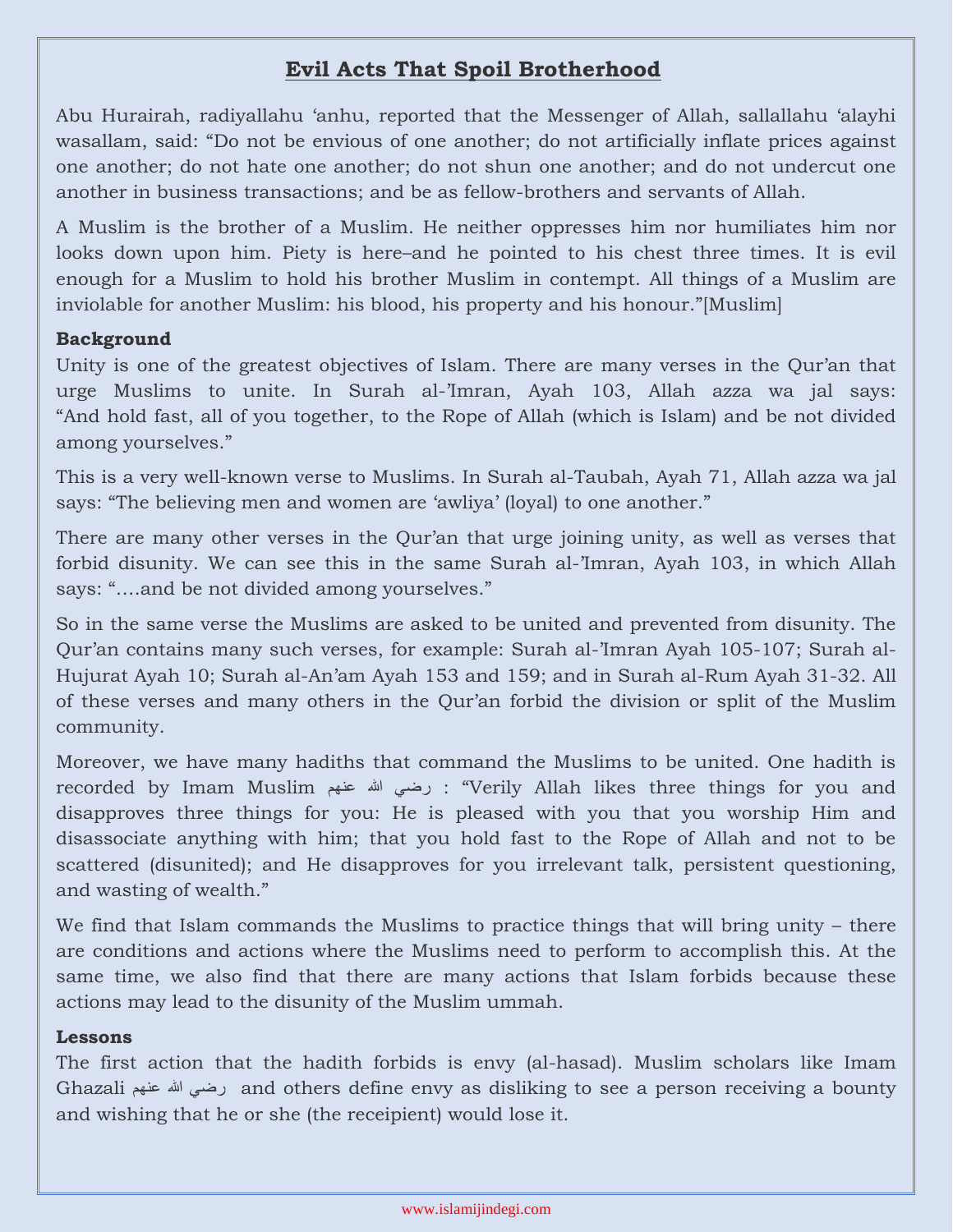Ibn Rajab عنهم هللا رضي gives a different and broader definition. He states in his definition that it is part of human nature that a person dislikes anyone to be better than him in virtues. He says that people differ in their attitudes and he lists five categories of envy that people have:

1. There are some people who will make the effort through action or speech to abolish the bounty received by someone whom they envy.

2. There are others who will then try to get that bounty transferred to them. So they firstly try to take it away from the person they envy and then they try to get it for themselves. For instance, if a certain person is offered a certain position or authority, the envious one will try to do something by hand or by speech to take away that position or authority from that person. Then he will try to get that status or position transferred to himself.

3. There are some people who do not make any effort by action or speech to harm the one whom they envy. Ibn Rajab عنهم هللا رضي says this category of people can be of two types: a. The one who does his best to eliminate the feeling of envy within himself but he cannot overcome it. In spite of this, he keeps fighting and struggling against it. Ibn Rajab عنهم هللا رضي says this type of person is excused from punishment.

b. The one who thinks about envy and practices it again and again. He does not make any effort to fight it even though he does not do any harm by action or speech. But he actually enjoys and practices envy – he wishes that the bounty of the envied one will be lost. Consequently, this person is subject to punishment.

4. There are those who, whenever they envy someone, do not harm him or her. They do not even wish the loss of the bounty from the envied one. Instead, they make the effort to attain a similar bounty or virtue for themselves. Ibn Rajab عنهم هللا رضي says: "If this bounty is wordly virtues or worldly bounties, there is no benefit in that." For example, if you see someone who has a Mercedes, and you try to attain a similar car for yourself, then there is no benefit in that. But if it is a righteous virtue, then it is good.

5. There are some people who, whenever they feel envy, do their best to stop it and they will do a favour or something good for the person whom they envied. In addition, they will also make du'a for that person until they love him – because envy is usually associated with hatred. They will wish that the envied ones are better than them – they do not bother themselves if others have things which are better than what they have. Ibn Rajab عنهم هللا رضي says these people are the best category of true believers since everyone is subject to indulge or be trapped by envy or being envious of others.

## **Why is envy (hasad) forbidden?**

It can cause – by the permission of Allah – harm to others whom are envied. Consequently, they are considered as evil acts in Islam. They can cause – even by just wishing – the harming of a person. It is the virtue of Shaitan. And it is also the virtue of Jews to envy other people. This is mentioned in Surah al-Baqarah, Ayah 109 and in Surah al-Nisa', Ayah 54.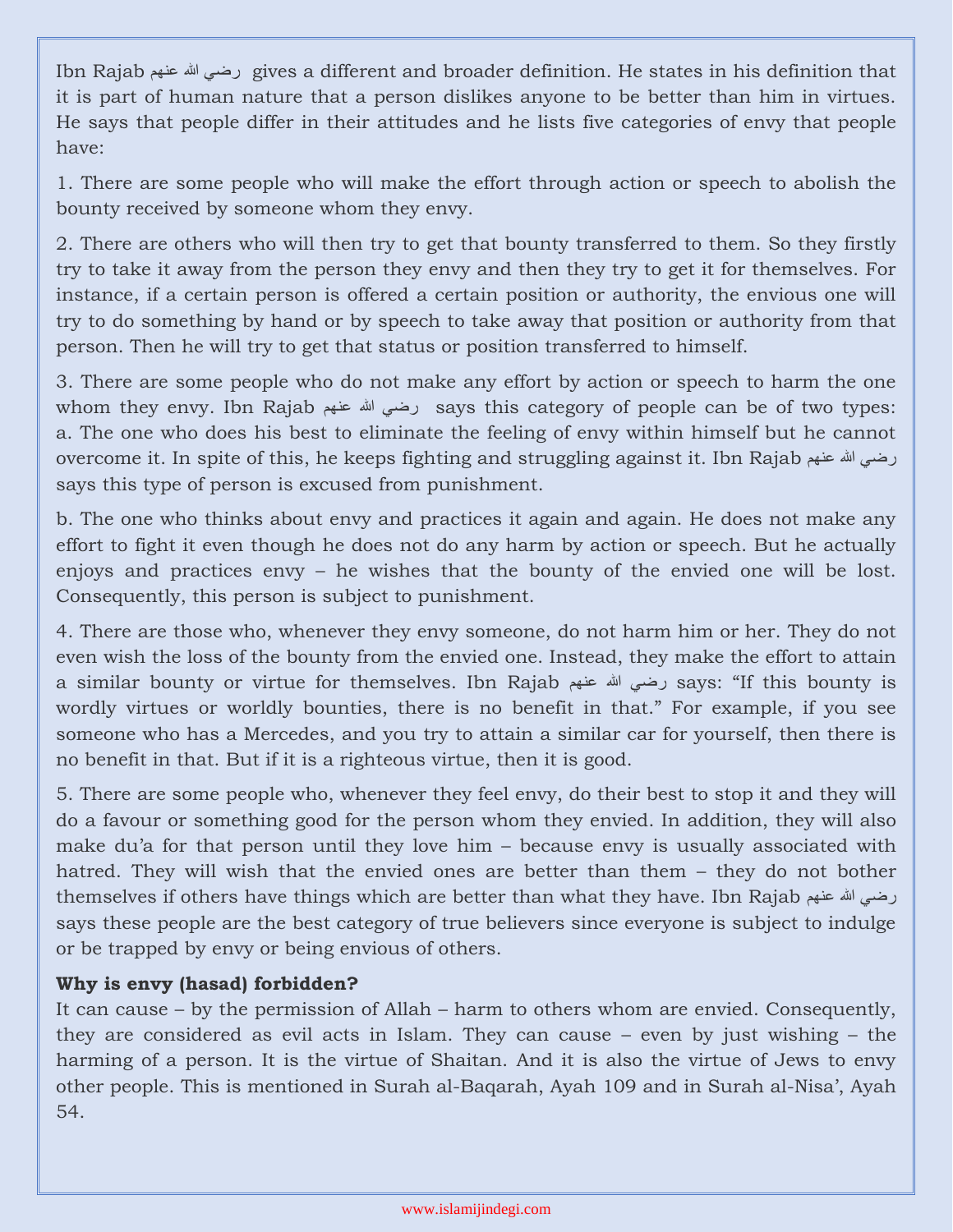The Prophet, sallallahu 'alayhi wasallam, warned Muslims against envy when he said "Creeping upon you is the diseases of those people before you: envy and hatred. And hatred is the thing that shapes. I do not say it shapes the hair but it shapes the religion. By the One in whose Hand is my soul, you will not enter paradise until you believe, and you will not believe until you love one another. Certainly, let me inform you of that which may establish such things: spread the greetings and peace among yourselves." [Recorded by Imam Ahmad and Al-Tirmidhi]

Since this is a harmful act, Muslims are asked to recite certain Qur'anic verses such as Surah al-Falaq, Surah an-Nas, and Surah al-Ikhlas to protect from envious people. According to the Muslim scholars, it would be preferable to recite them after the five prayers along with Ayat-ul-Kursi.

Al-Tanajush is translated literary as "do not artificially inflate the prices against one anothe." Najash that is mentioned in this hadith can be interpreted, according to Ibn Rajab .in two ways , رضي الله عنهم

1. It can be interpreted as bai' al-najash – the trading where a person offers a high price for a certain item not for the sake of buying it but for the sake of raising the price of the item so that in the end it is sold for more than its actual price/worth. This is usually done, even in the Muslim world today, by a previous agreement by the salesman and another person or relative who pretends that he wants to buy. This is done in the stock market or auctions where there is a person who keeps bidding higher prices for an item. He is doing a favour for the person who wants to sell. This is considered as bai' al-najash.

2. The second interpretation of najash is a broader one, more than merely limiting it to trading. Ibn Rajab عنهم هللا رضي says here it means any kind of deceiving actions that will lead to harming others. He adds that all dealings that are conducted in a deceiving way are included here. He quotes Surah Fatir, Ayah 43 : "That the evil plot encompasses only him who makes it."

Ibn Rajab عنهم هللا رضي says that this hadith is a warning to Muslims not to hate one another, especially if it is because of self-interest. Why? Because Muslims are brothers in Islam. They should love each other and should not hate one another. Consequently, alnameemah, backbiting and slander are forbidden because they will lead to hatred among the Muslim community.

We should not turn our backs on one another. Ibn Rajab عنهم هللا رضي says this means any form of disassociation. He says that the Prophet, sallallahu 'alayhi wasallam, said the Muslim is not allowed to disassociate himself from the others for more than three days. This is, as Ibn Rajab عنهم هللا رضي points out, in worldly matters. Whereas in the religious matters, disassociation is one of the punishments that Islam allows – e.g. to disassociate with those who commit sins in order to teach them a lesson. But scholars say that if the person who commits the sin is not likely to come back to the right path, then it is meaningless to disassociate with him. As one of the scholars pointed out, if the objectives of Islam are not fulfilled then disassociation is meaningless.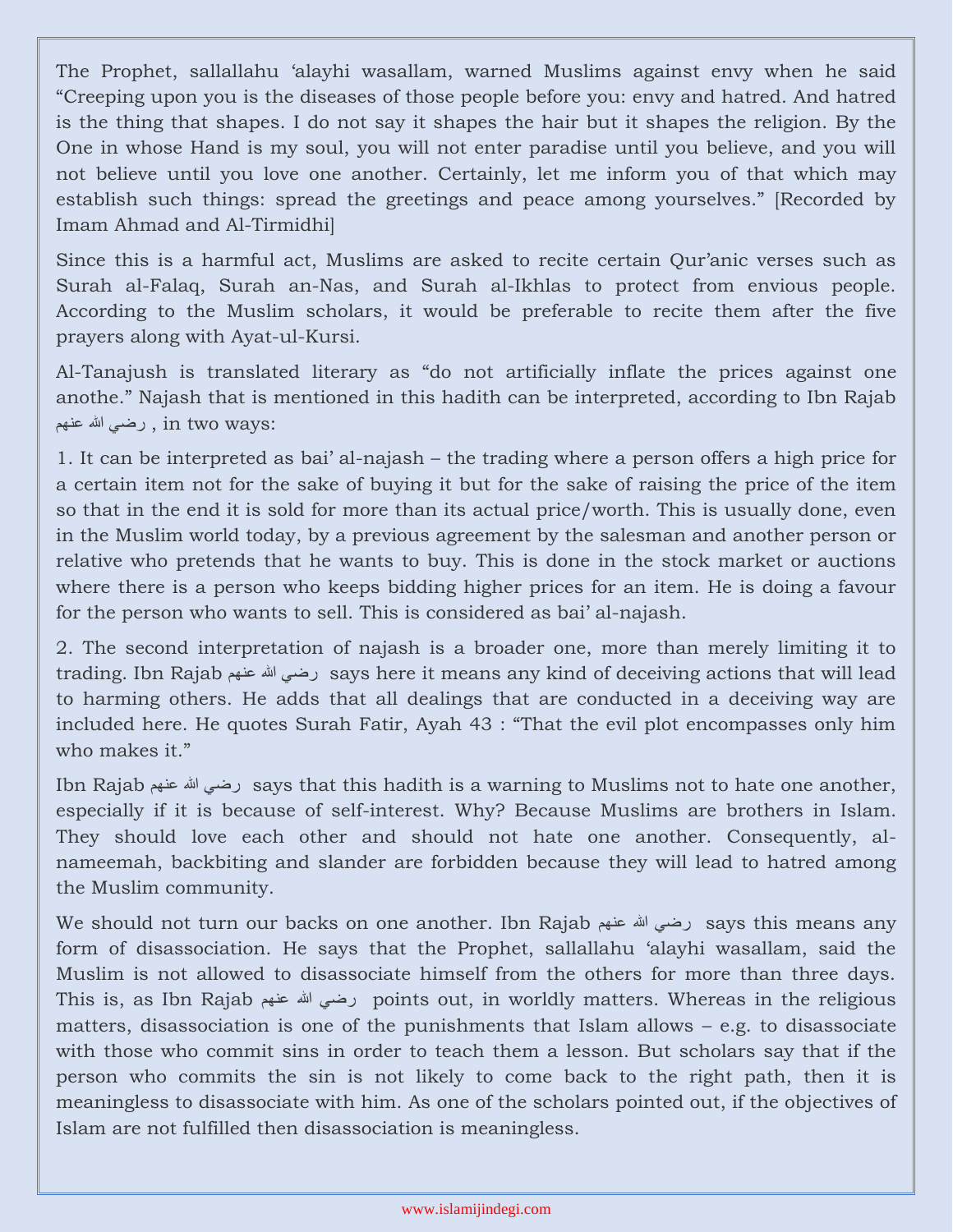We should not undercut one another in business transactions. For example, if someone is trying to buy something from a salesman, in the middle of their negotiations another salesman appears and interferes and tries to get that customer to buy his product/service instead. This kind of transaction is forbidden because the customer has yet to make his final decision – it will lead to the disunity of the Muslim community.

The Prophet, sallallahu 'alayhi wasallam, asks us to be brothers to one another. Ibn Rajab عنهم هللا رضي says this is like justifying the actions that are mentioned by the Prophet, sallallahu 'alayhi wasallam, because these evil acts will lead to spoiling the brotherhood of the Muslims. If Muslims avoid these evil acts, then this will lead them to be brothers. Moreover, Ibn Rajab عنهم هللا رضي says this statement implies that Muslims have to make the effort to do whatever they can, so that it will lead to achieving this brotherhood. This means fulfilling all the obligations towards Muslims, for example returning the greetings, visiting the sick, helping the needy, accepting invitations, sending presents, shaking hands, and smiling.

Then the Prophet, sallallahu 'alayhi wasallam, says the Muslim is the brother of another Muslim. Ibn Rajab عنهم هللا رضي explains about this statement: "It is now obligatory for each brother that he tries to benefit his Muslim brother and to refrain from harming them." He adds that the major harm is oppression and injustice. If a Muslim is in need of your support and you fail to support or help him, this is unjust. There are many places in the Muslim world where the Muslims are in great need of help. They are being oppressed and nobody supports them. Accordingly, if we are not doing anything to help them, we are failing our Muslim brothers. Islam has a clear solution for our oppressed brothers, and it is not found in the ballot box! We need to be united to solve the problems that we are facing today.

We should not lie to our Muslim brothers. We should also refrain ourselves from belittling or making fun of other Muslims. We should not make signals or gestures that threaten the face value of our Muslim brothers. We should take care not to be cynical to others and not to undermine other Muslims.

The Prophet, sallallahu 'alayhi wasallam, says taqwa is in the heart. Ibn Rajab عنهم هللا رضي comments on this statement saying it is evidence that the most noble among people are the ones who are righteous even if they are not lucky in the sight of other people. If they are righteous, they are the most noble in the sight of Allah.

It can be said that all that has been mentioned in this hadith has to do with the heart: loving Muslims, and not to envy them. When we have taqwa in our hearts, we will not do the forbidden acts mentioned – our hearts will be purified and filled with love.

## **Conclusion**

"All things of a Muslim are inviolable for another Muslim: his blood, his property, and his honour." This important last statement, which was mentioned by the Prophet, sallallahu 'alayhi wasallam, in his farewell sermon (hajat alwadaa'), concludes or summarises what this hadith is about. This hadith clearly states that harming others either by saying or doing is considered an evil act. Allah azza wa jal says: "And those who annoy believing men